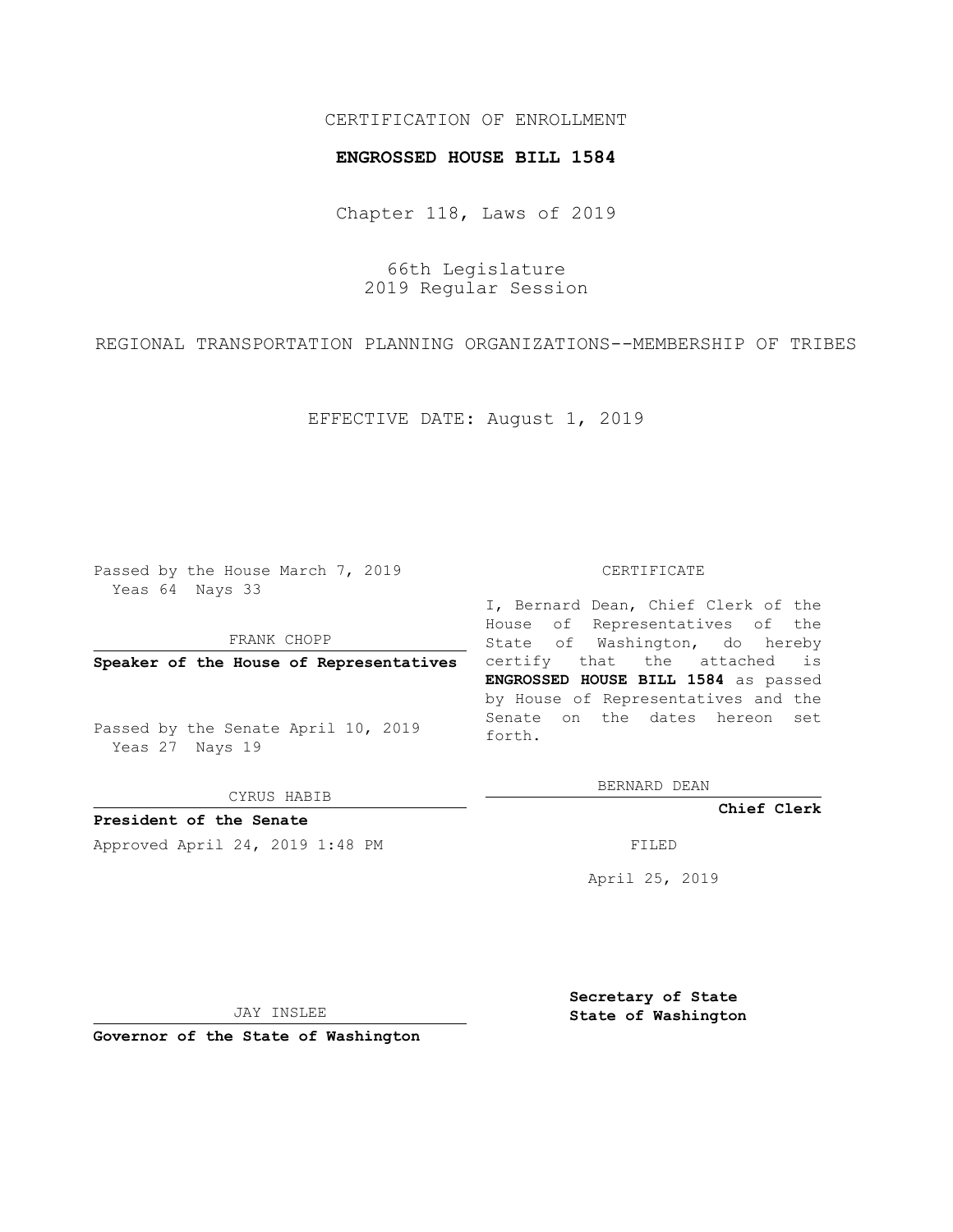## **ENGROSSED HOUSE BILL 1584**

Passed Legislature - 2019 Regular Session

**State of Washington 66th Legislature 2019 Regular Session**

**By** Representatives Riccelli, Ormsby, Fey, Fitzgibbon, Lovick, Ramos, Stanford, and Leavitt

Read first time 01/24/19. Referred to Committee on State Government & Tribal Relations.

 AN ACT Relating to restricting the availability of state funds to regional transportation planning organizations that do not provide a reasonable opportunity for voting membership to certain federally recognized tribes; amending RCW 47.80.050; and providing an effective 5 date.

6 BE IT ENACTED BY THE LEGISLATURE OF THE STATE OF WASHINGTON:

7 **Sec. 1.** RCW 47.80.050 and 1990 1st ex.s. c 17 s 57 are each 8 amended to read as follows:

9 (1) Biennial appropriations to the department of transportation 10 to carry out the regional transportation planning program shall set 11 forth the amounts to be allocated as follows:

12  $((+1))$   $(a)$  A base amount per county for each county within each 13 regional transportation planning organization, to be distributed to 14 the lead planning agency;

15  $((+2+))$  (b) An amount to be distributed to each lead planning 16 agency on a per capita basis; and

 $((+3+))$  (c) An amount to be administered by the department of transportation as a discretionary grant program for special regional planning projects, including grants to allow counties which have significant transportation interests in common with an adjoining region to also participate in that region's planning efforts.